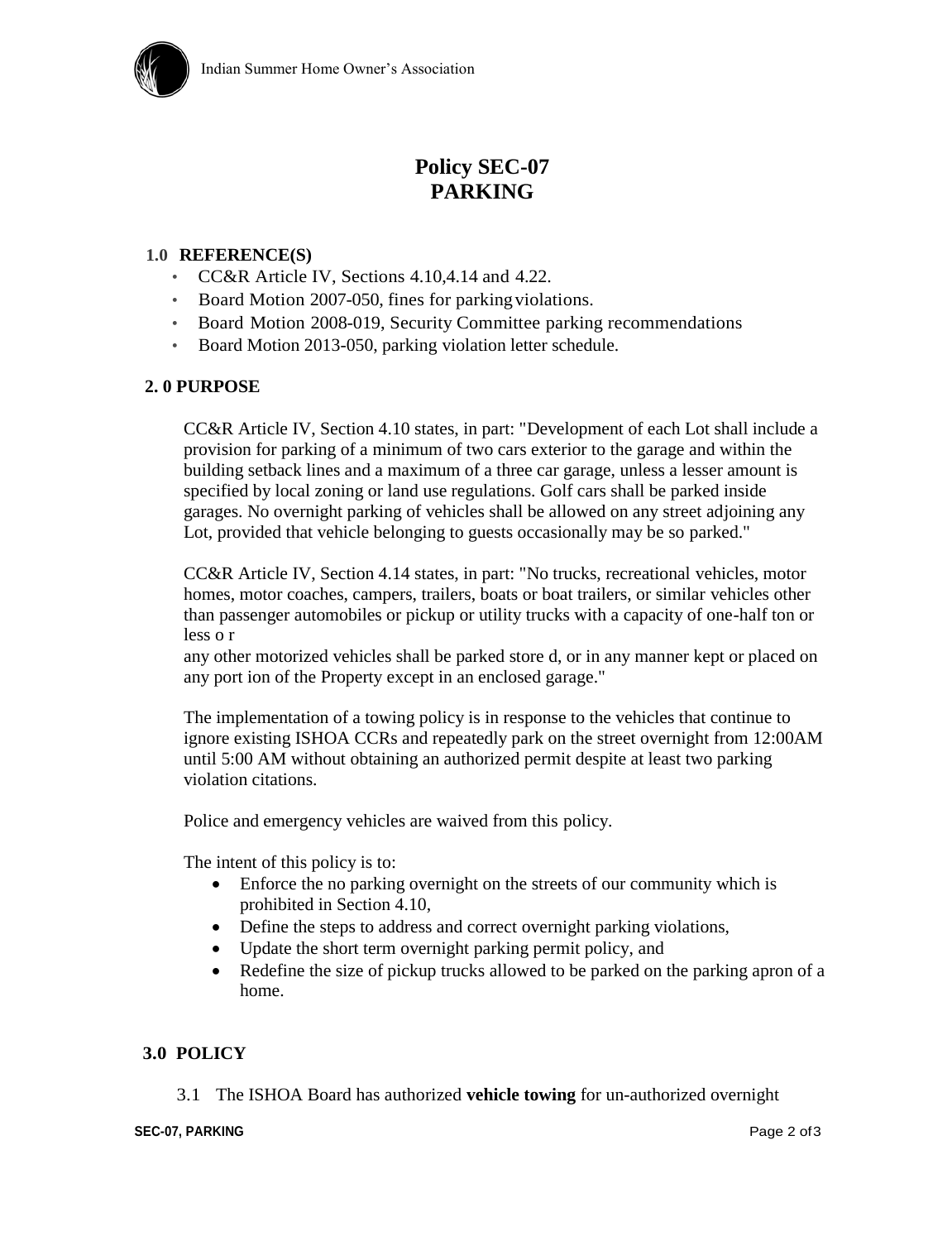

parking violations. Overnight parking is defined as on street parking within the community between 12:00AM and 5:00 AM.

- A single annual acceptation to this policy will be allowed for the New Year's Eve holiday (December  $31<sup>st</sup>$  to January  $1<sup>st</sup>$  of any year).
- 3.2 Other parking violations covered by this policy are, but not limited to:
	- Blocking driveway access,
	- Blocking sidewalk,
	- Blocking sidewalk crosswalks,
	- Parking on the street facing against oncoming traffic,
	- Parking on ISHOA non-street property, and
	- Parking on ISHOA alleyways accessing rear facing garages which have a two car parkingapron.
- 3.3 Parking notifications will be placed on the vehicle windshield to alert the vehicle owner of the potential towingrisk for repeated violations.
	- All vehicles violating the on street overnight parking CC&Rs will receive, under the cars' windshield wiper in a water-proof plastic sleeve, violation notices explaining the parking and towing policy.
	- The violation notice will include the car license plate information.
	- A record of violations will be kept by the ISHOA Management Agent and the Security Committee.
- 3.4 Parking Violation notices will serve as official notification to the vehicle owner of potential towing risk.
	- The first parking violation notice will serve as a warning of potential towing risk to the vehicle owner
	- A second parking violation notice for the same vehicle within a six (6) month period will result in a fine and final notice of towing risk.
	- A third parking violation for the same vehicle within a six (6) month period will result in vehicle towing at owner's expense.
- 3.5 If the vehicle is registered to an ISHOA resident and on record with the ISHOA Management Agent, the ISHOA Security Committee and/or the ISHOA Board will attempt to courtesy contact the vehicle owner of towing. Failure to make courtesy contact with the vehicle owner or resident will not prevent the towing of the offending vehicle.
- 3.6 Upon the third violation ofthe parking policy, the SecurityCommittee Chairman will sign the towing authorization form and notify the ISHOA Board of action taken.
- 3.7 Resident vehicle owners wishing to mediate the potential towing oftheir vehicle due to the receipt of a first and/or second warning should call the ISHOA Management Agent, speak to the Compliance Manager, and indicate you wish a hearing with the ISHOA Board. This option will be listed on the parking violation form placed on the windshields.